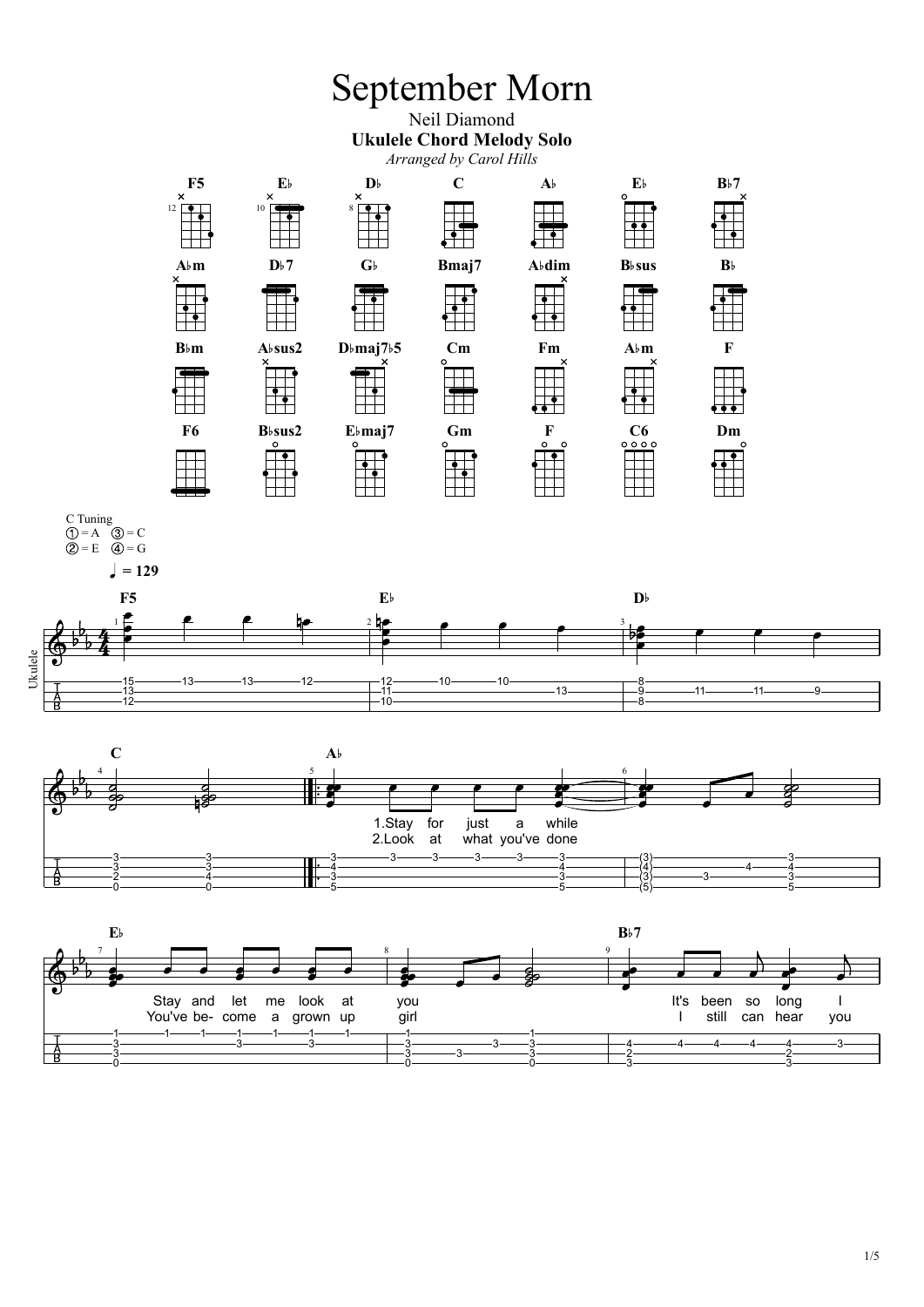









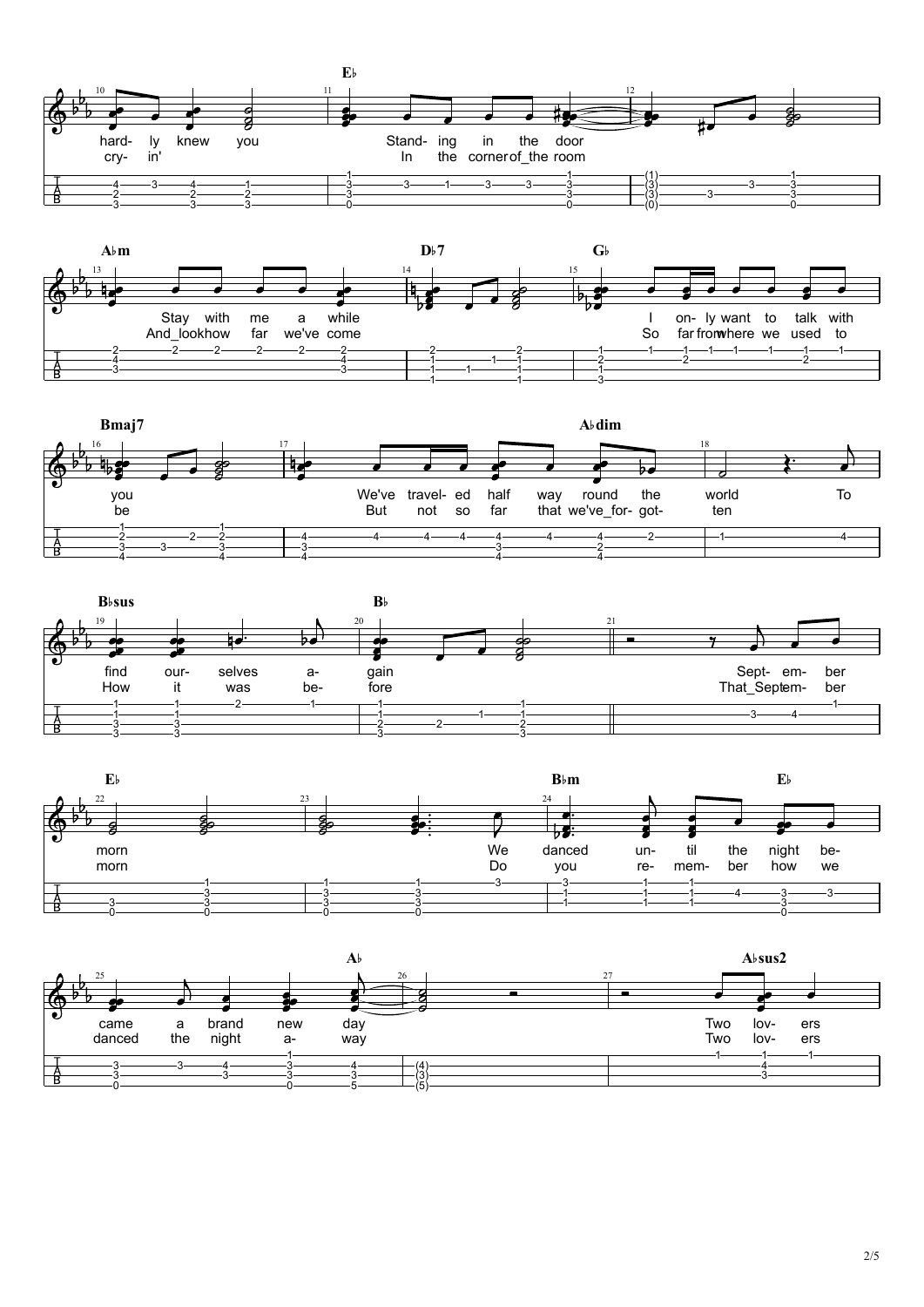3/5













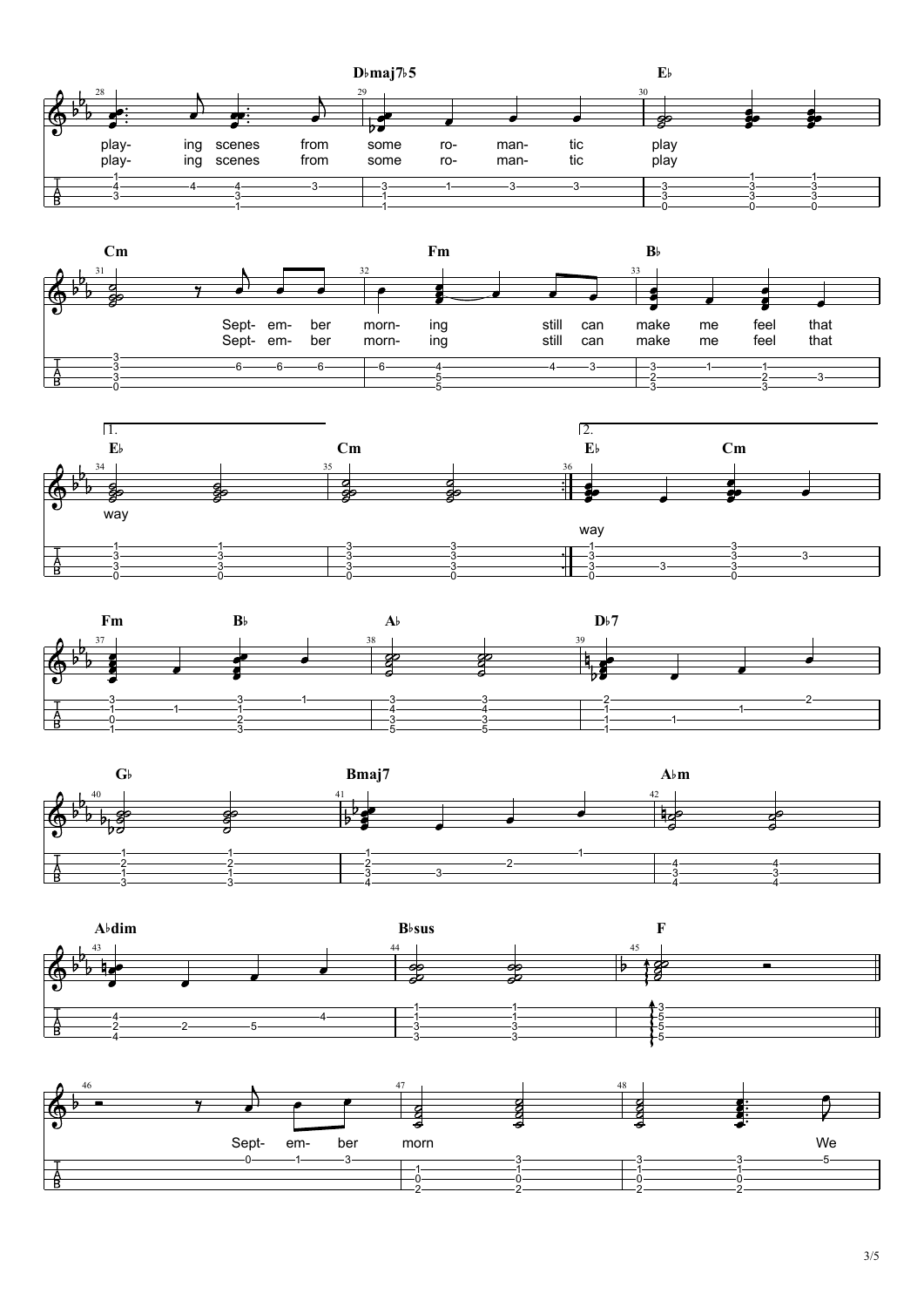









**B**